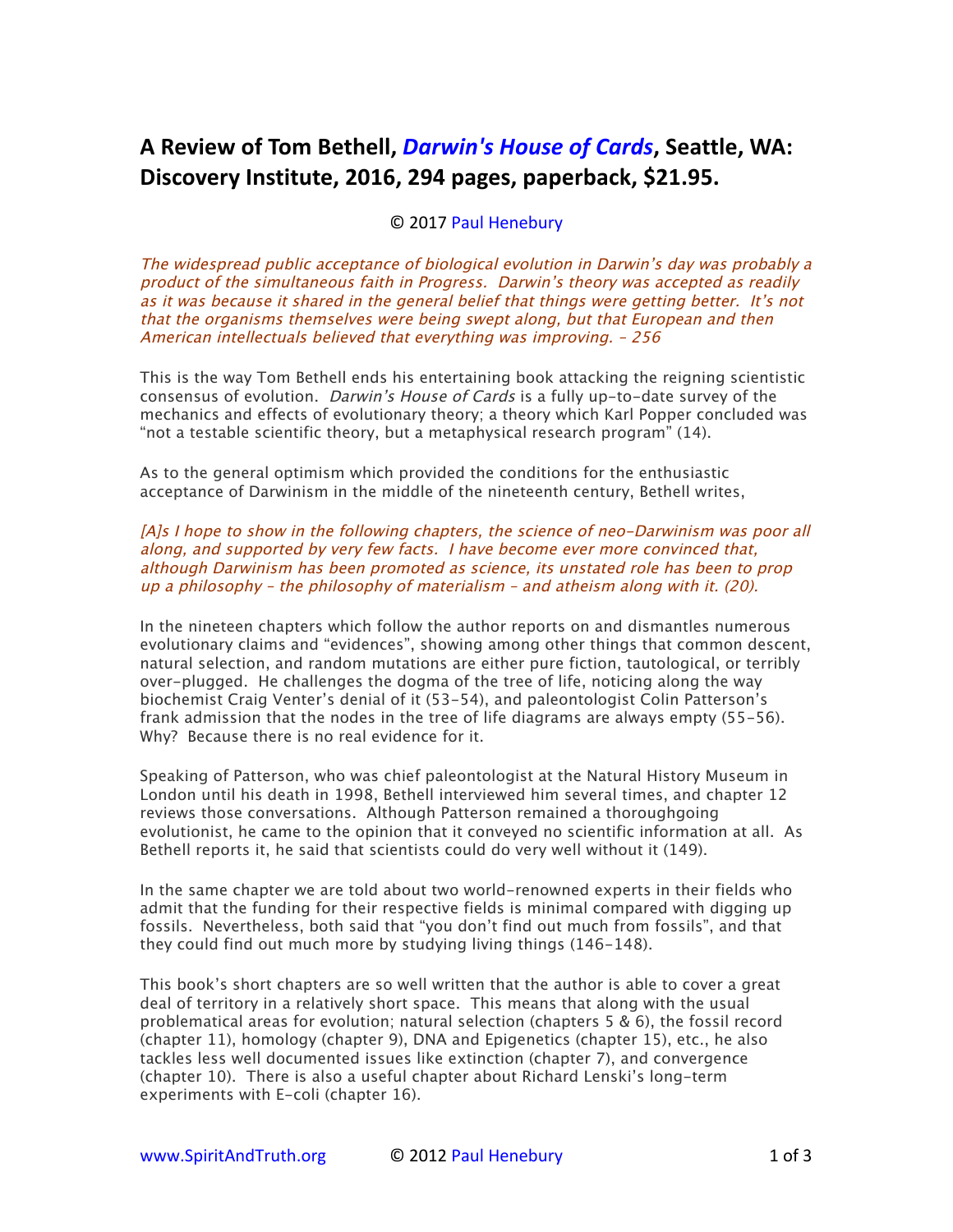*As to homology, for example, he notes, the propensity of naturalists to invoke design while supposedly trying to explain it away. Homologists, or those who rely on them, often write of the relative similarities in structures from different organisms without being forthright enough to declare that these similar features often are derived from different sets of genes! (109-112).*

*To take a few more examples, despite the recent demonizing of humanity and our deleterious influence on nature by many progressives on the left, no one knows why extinctions happen (86-92). As for "convergence", the belief that differing species evolve similar traits due to their experiencing the same kinds of environmental and ecological pressures, evolutionists again beg the question. Evolutionists have tended to substitute their imaginations for proof, and nearly always simplify extremely difficult matters in the process. So on page 119 Stephen Jay Gould is quoted as saying that in certain flying creatures, "highly adaptive forms that are easy to evolve arise again and again." Bethell responds that if flight is so easy to evolve, "Someone should tell Boeing engineers how that was achieved."*

*As we're on the subject of engineering, chapter 13 is given over to "Intelligent Design and Information Theory." At the start of the chapter Bethell mentions the work of Michael Behe, William Dembski, and Douglas Axe (155-161). He deftly dispatches theistic evolutionist Kenneth Brown's attempt to oppose Michael Behe's "irreducible complexity" findings (155-156), and then states the obvious truth that, contrary to creationism, "Intelligent design theory… does not identify a designer, any more than we can identify the designer of Stonehenge." (157). Why then the resistance to ID? For instance, citing Wikipedia's slanted presentation:*

## *Numerous attempts have been made to change…derogatory comments, but all such changes are promptly reversed on Wikipedia – sometimes within minutes. (161)*

*The thought-police are very active. But of course the reason has already been given.*  The reigning view of the intellectuals is naturalistic atheism. Therefore, the facts will *always be made to comport with the theory, however vicious the contortions have to be. Chapter 14 describes the link between "Darwinism and the Philosophy of Naturalism." This chapter includes a good discussion of freewill, or the denial thereof by many of these "Freethinkers", although the irony of their calling themselves by this term seems to be totally lost on most of them! Bethell's responses to this are effectively structured around the work of Michael Egnor and Thomas Nagel.*

*Four chapters about the practical fallout of evolutionary ideas come just before the closing chapter on "The Rise and Fall of Progress". These chapters are superb summaries of the often troubling tendencies of evolution as ideology. First up (chapter 17) concerns the issue of "Sociobiology." Instinct is replaced by genes (203, 205-207), which issues in all kinds of ethical outrages such as viewing rape as normal. Next comes "Human Exceptionalism and Its Enemies" (chapter 18): a very pertinent section in which the author states his thesis that "Sentiment for human exceptionalism is inversely related to Darwinism." (216), and which goes on to deal with whether animals will ever talk (the answer is No), and then discusses the common belief that evolutionists have in extraterrestrials. The chapter on AI is unusual for a book like this, and is all the more* valuable for it. To summarize the chapter in one sentence; artificial intelligence will *never happen (235).*

*After going through the book twice one of the most telling impressions left on this*  reviewer was how much of evolutionary thinking is actually circular reasoning. And of